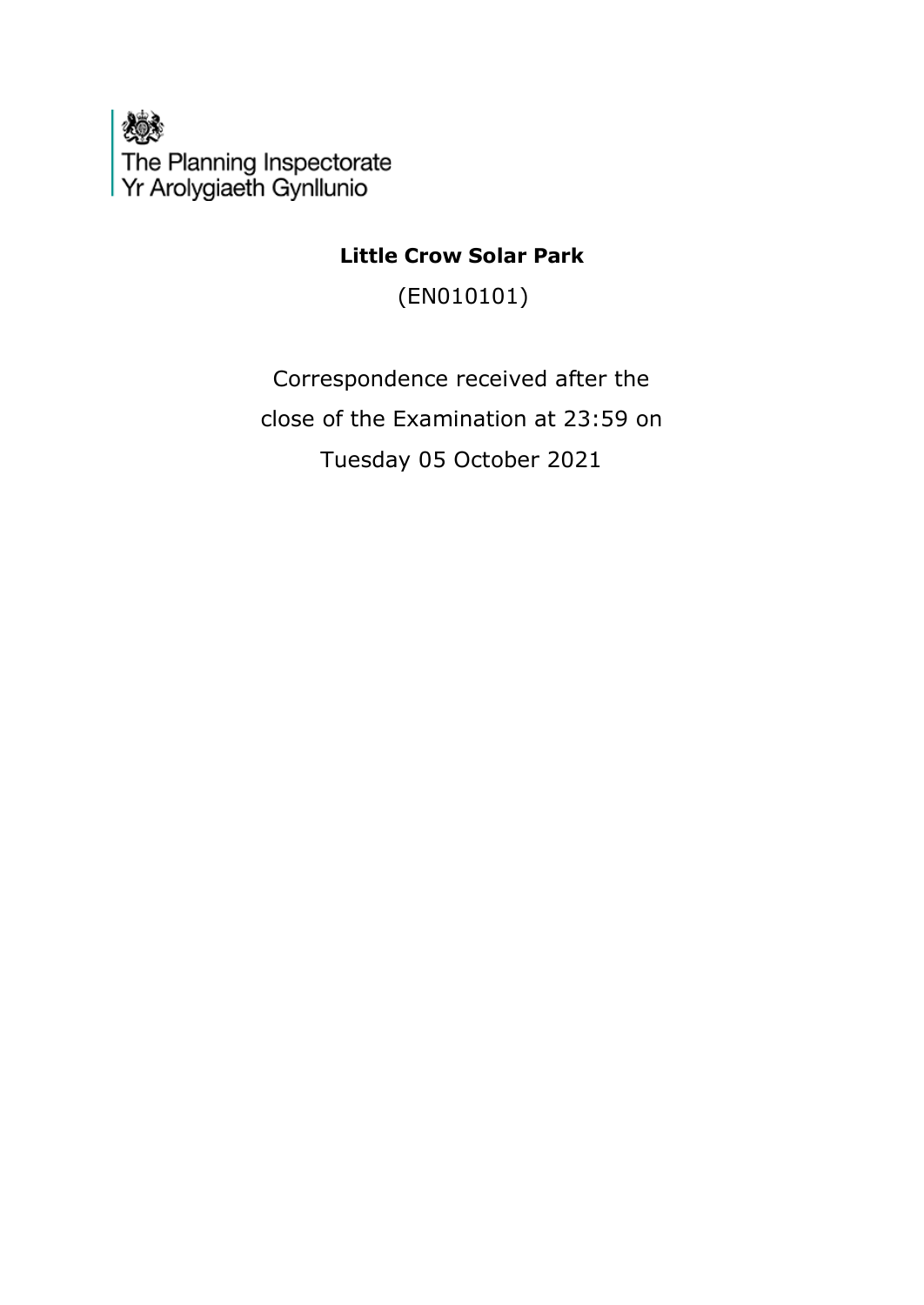| No. | From                  | Organisation                           | Date Received   |
|-----|-----------------------|----------------------------------------|-----------------|
|     | <b>Weightmans LLP</b> | Northern Powergrid                     | 29 October 2021 |
|     | Eversheds             | <b>INRG SOLAR (Little Crow)</b><br>Ltd | 08 March 2022   |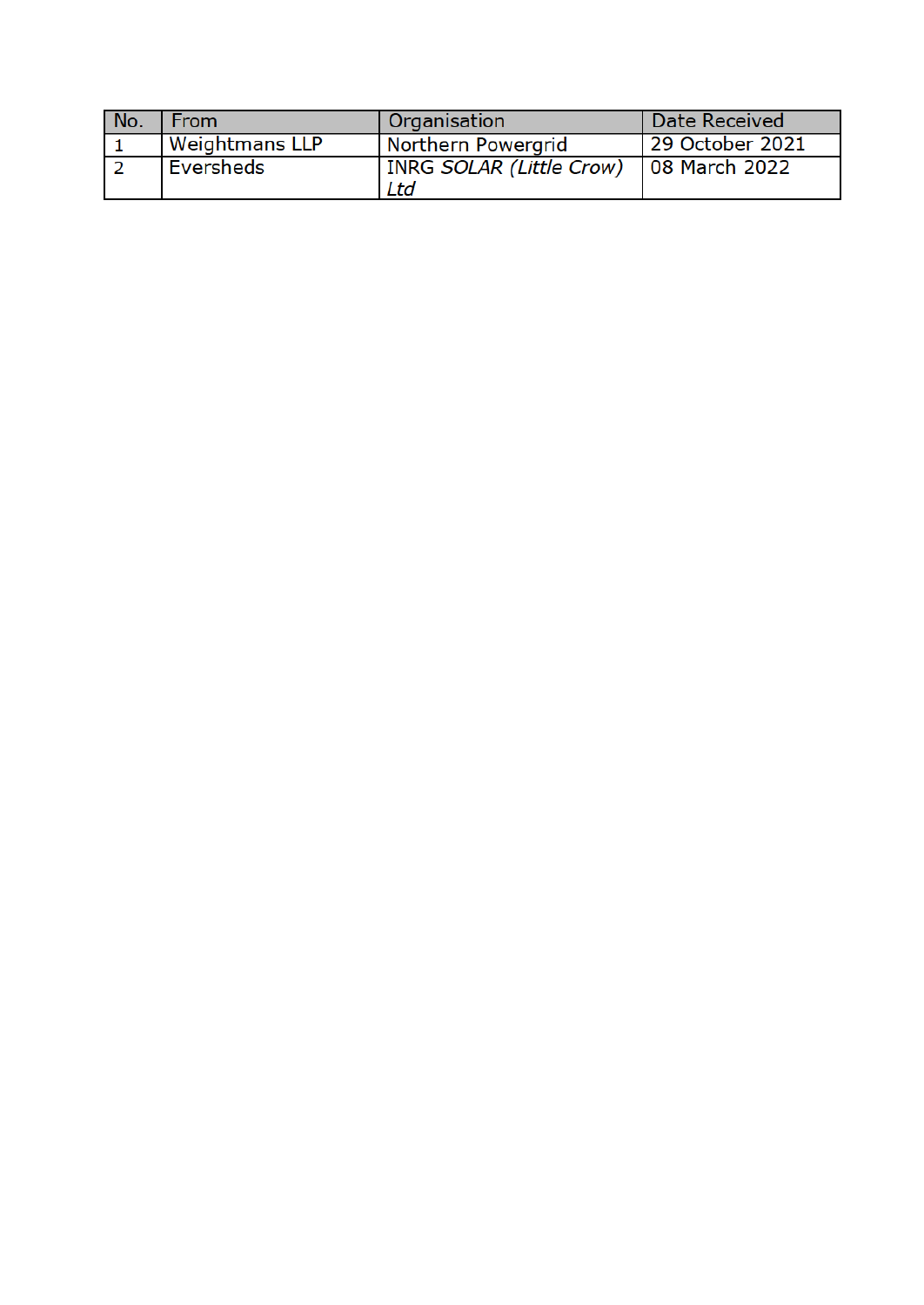| From:               |                                        |
|---------------------|----------------------------------------|
| To:                 | <b>Little Crow Solar Park</b>          |
| Subject:            | Northern Powergrid Objection Withdrawn |
| Date:               | 29 October 2021 11:33:19               |
| <b>Attachments:</b> | image001.p <sub>0</sub>                |
|                     | image002.p <sub>np</sub>               |
|                     | image003.p <sub>nnq</sub>              |
|                     | image004.png                           |

 $imae005.$ <sub>nnd</sub>

Dear Sirs,

Further in this matter, I note that a Statement of Common Ground (SoCG) was reached between my client (Northern Powergrid) and INGR Solar (Little Crow) Ltd. For the avoidance of doubt, please note that my client's objection to the Order is withdrawn subject to the protective provisions, as agreed in the SOCG, being incorporated within the Order.

**Regards** Elaine

**Elaine Field Principal Associate Weightmans LLP** 

My pronouns are: She/her



Tel: 0345 073 9900 /ext 140516



126 specialism rankings and 363 individual rankings in Chambers and Legal 500



Please note that our central postal address for all offices is 100 Old Hall Street, Liverpool, L3 90I.

Please consider our environment and send correspondence by email where possible. Only if absolutely necessary send correspondence by hard copy. Also consider whether you need to print this message.

We will accept service of proceedings electronically if proceedings are sent to

"Weightmans" is the collective name under which Weightmans LLP and Weightmans (Scotland) LLP provide legal and other services to clients.

Weightmans LLP is a limited liability partnership registered in England & Wales with registered number OC326117 and its registered office at 100 Old Hall Street, Liverpool L3 9QJ. A full list of members is available at the registered office. The term "partner", if used, denotes a member of Weightmans LLP or a senior employee of Weightmans LLP with equivalent standing and qualifications. Authorised and requlated by the Solicitors Requlation Authority. This email is CONFIDENTIAL and LEGALLY PRIVILEGED. If you are not the intended recipient of this email and its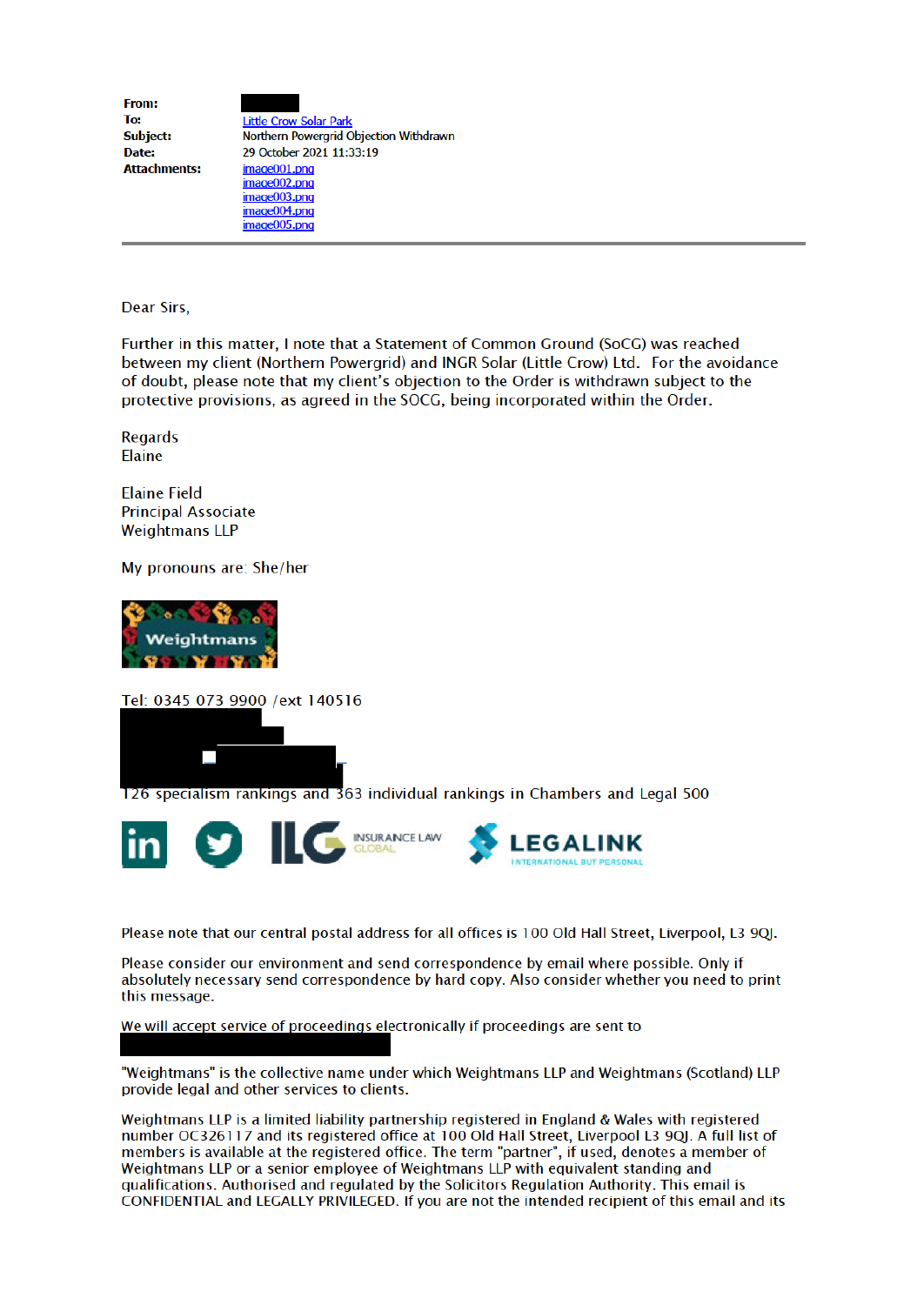attachments, you must take no action based upon them, nor must you copy or show them to anyone. Please contact the sender if you believe you have received this email in error. More information about Weightmans LLP can be found at www.weightmans.com including details of all members.

## Fair Processing Notice

Weightmans process personal data for the purposes of our business in providing our services and as part of the claims resolution process and/or in connection with assisting detection/ prevention of fraud. We also process personal data in anonymised form for statistical and/or insurance and/or legal advice purposes. For further information about how Weightmans process data please see our website privacy notice at

## Cyber crime and fraud alert

Please be aware that we do not send notifications of changes to our bank details by email. Fraudsters have been impersonating law firms and some clients of law firms have been tricked into forwarding monies to them. If you receive an email that appears to come from us, providing different bank details to the ones we supplied at the outset of the matter or indicating a change in our bank details, please contact the fee earner dealing with your matter by telephone immediately. Do not reply to the email or act on any information contained in it. We will not accept responsibility if you transfer money into an incorrect account. Nothing in this email can be considered to create a binding contract

Terms and conditions of business

Our standard terms of business apply to every retainer we enter into. They can be accessed on our website at